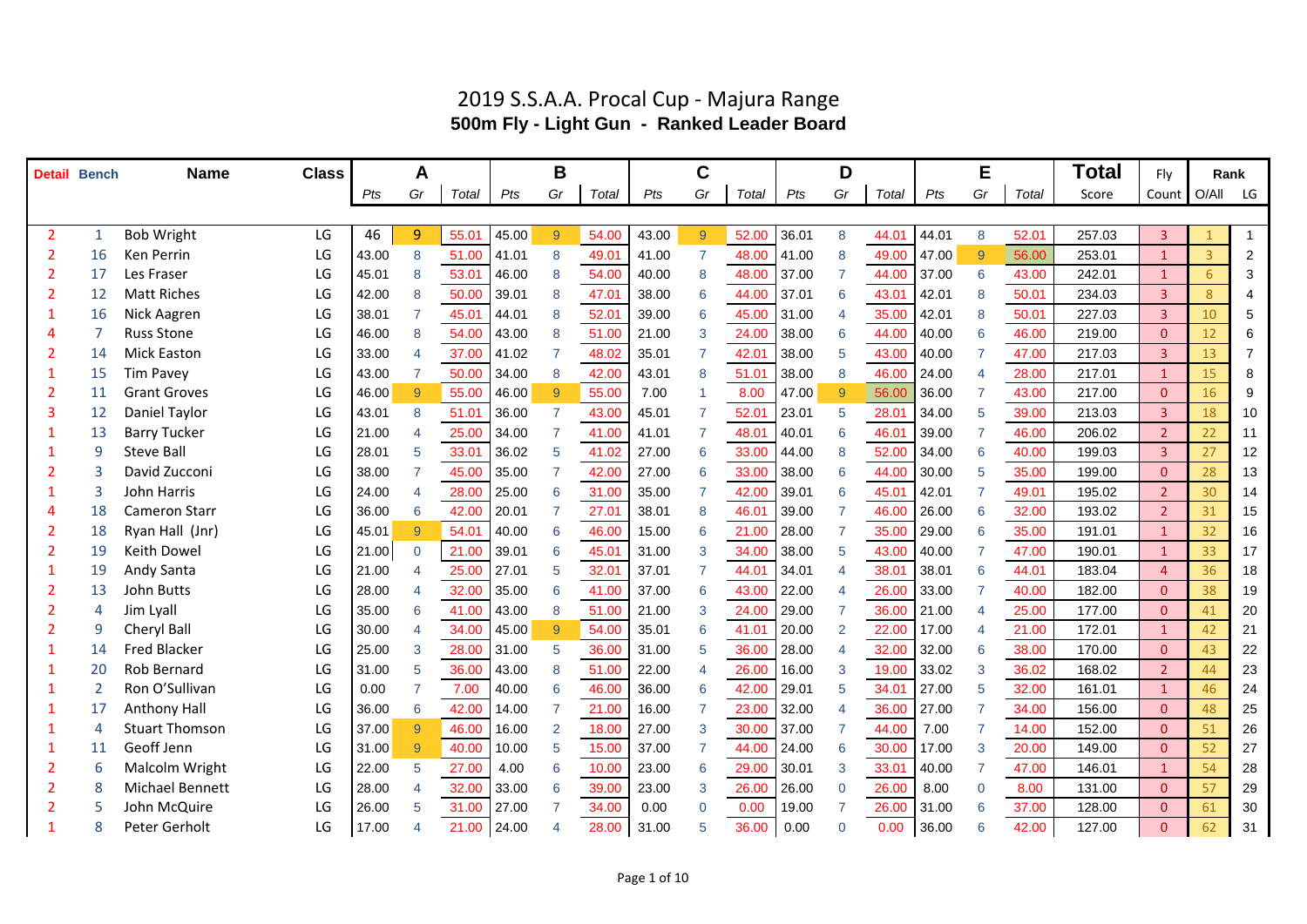## 2019 S.S.A.A. Procal Cup - Majura Range **500m Fly - Light Gun - Ranked Leader Board**

|   | <b>Detail Bench</b> | <b>Name</b>          | <b>Class</b> |       | A        |       |       | в        |       |       |    |       |       |    |       |       |    |       | Total  | Fly          | Rank |     |
|---|---------------------|----------------------|--------------|-------|----------|-------|-------|----------|-------|-------|----|-------|-------|----|-------|-------|----|-------|--------|--------------|------|-----|
|   |                     |                      |              | Pts   | Gr       | Total | Pts   | Gr       | Total | Pts   | Gr | Total | Pts   | Gr | Total | Pts   | Gr | Total | Score  | Count        | O/AI | LG  |
|   |                     | Max Coady            | LG           | 35.00 |          | 40.0  | 8.00  |          | 15.00 | 14.00 |    | 17.00 | 17.00 |    | 21.00 | 25.00 |    | 31.00 | 124.00 | $\mathbf{0}$ | 63   | 32  |
|   |                     | Warren Hanlon        | LG           | 15.00 |          | 19.00 | 11.00 |          | 14.00 | 20.00 |    | 25.00 | 12.00 |    | 15.00 | 32.00 |    | 37.00 | 110.00 | $\mathbf{0}$ | 65   | 33  |
|   | 6.                  | David Westman        | LG           | 20.00 |          | 27.00 | 15.00 |          | 18.00 | 19.00 |    | 23.00 | 8.00  |    | 8.00  | 24.00 |    | 29.00 | 105.00 | $\mathbf{0}$ | 67   | -34 |
|   |                     | Sean Ambrose         | LG           | 45.00 |          | 53.00 | 6.00  |          | 9.00  | 25.00 |    | 30.00 | 6.00  |    | 6.00  | 0.00  |    | 0.00  | 98.00  | $\theta$     | 68   | 35  |
|   |                     | John Lavaring        | LG           | 16.00 |          | 21.00 | 11.00 |          | 15.00 | 0.00  |    | 0.00  | 7.00  |    | 12.00 | 30.01 |    | 37.01 | 85.01  |              | 69   | 36  |
|   | 4                   | Mike Burbidge        | LG           | 20.00 |          | 25.00 | 14.00 |          | 14.00 | 24.00 |    | 24.00 | 0.00  |    | 0.00  | 10.00 |    | 14.00 | 77.00  | $\mathbf{0}$ | 70   | 37  |
| 4 | 14                  | <b>Bruce Blacker</b> | LG           | 13.00 |          | 13.00 | 21.00 | 6        | 27.00 | 7.00  |    | 9.00  | 2.00  |    | 3.00  | 10.00 |    | 10.00 | 62.00  | $\mathbf{0}$ | 71   | 38  |
|   | 20                  | Peter Cowie          | LG           | 11.00 | $\Omega$ | 11.00 | 0.00  | $\Omega$ | 0.00  | 12.00 |    | 16.00 | 0.00  |    | 0.00  | 9.00  |    | 9.00  | 36.00  | $\mathbf{0}$ | 73   | 39  |
|   |                     |                      |              |       |          |       |       |          |       |       |    |       |       |    |       |       |    |       |        |              |      |     |

| Small Group        | <b>Grant Groves</b> | 1.538" |
|--------------------|---------------------|--------|
| <b>Best Target</b> | <b>Grant Groves</b> | 56     |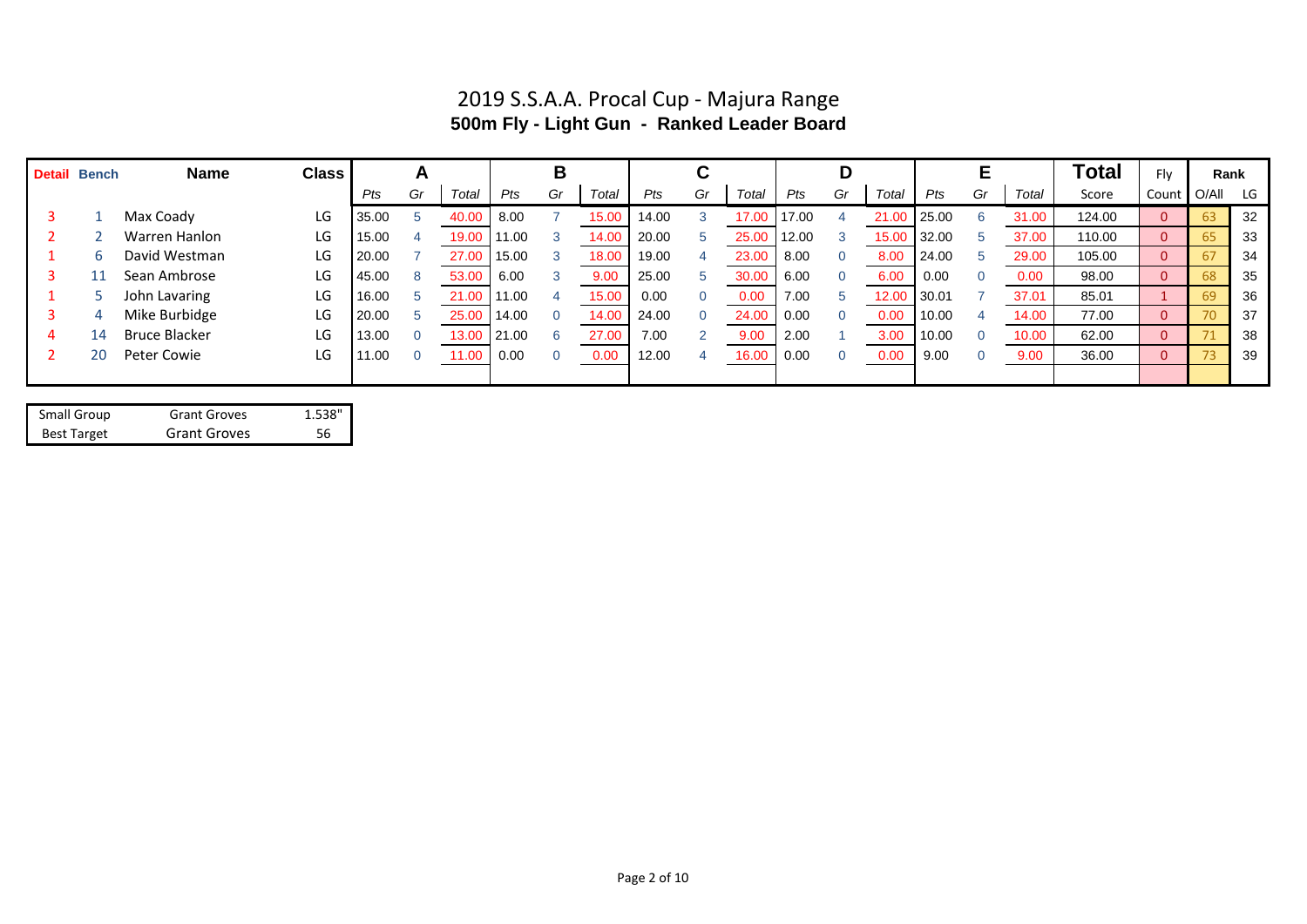|                | <b>Detail Bench</b> | <b>Name</b>             | <b>Class</b> |       | A                        |                |       | B              |       |       | $\mathbf C$    |       |       | D              |       |       | Е               |       | Total  | Fly            | Rank           |                |
|----------------|---------------------|-------------------------|--------------|-------|--------------------------|----------------|-------|----------------|-------|-------|----------------|-------|-------|----------------|-------|-------|-----------------|-------|--------|----------------|----------------|----------------|
|                |                     |                         |              | Pts   | Gr                       | Total          | Pts   | Gr             | Total | Pts   | Gr             | Total | Pts   | Gr             | Total | Pts   | Gr              | Total | Score  | Count          | O/All          | HG             |
|                |                     |                         |              |       |                          |                |       |                |       |       |                |       |       |                |       |       |                 |       |        |                |                |                |
| $\overline{4}$ | 11                  | <b>Grant Groves</b>     | HG           | 29.00 | $\boldsymbol{8}$         | 37.00          | 46.01 | $\overline{7}$ | 53.01 | 50.02 | $\overline{9}$ | 59.02 | 45.00 | 8              | 53.00 | 45.01 | $\overline{7}$  | 52.01 | 254.04 | $\overline{4}$ |                | $\overline{1}$ |
| $\overline{2}$ | $\overline{7}$      | Ben Ferrarra            | HG           | 36.01 | 8                        | 44.01          | 49.01 | $\overline{9}$ | 58.01 | 32.01 | $\mathsf{R}$   | 40.01 | 43.00 | $\overline{7}$ | 50.00 | 50.04 | $\overline{9}$  | 59.04 | 251.07 | $\overline{7}$ | $\overline{4}$ | $\overline{2}$ |
| 4              | 12                  | <b>Matt Riches</b>      | HG           | 32.00 | 5                        | 37.00          | 47.00 | 8              | 55.00 | 43.01 |                | 50.01 | 39.00 | $\overline{7}$ | 46.00 | 48.00 | $\overline{9}$  | 57.00 | 245.01 | $\mathbf{1}$   | 5 <sup>1</sup> | 3              |
|                | 7                   | Matt Paroz              | HG           | 34.00 | 6                        | 40.00          | 43.01 |                | 50.01 | 46.00 |                | 54.00 | 39.00 | 8              | 47.00 | 42.00 | $\overline{7}$  | 49.00 | 240.01 | $\mathbf{1}$   | $\overline{7}$ |                |
| 3              | 13                  | <b>Barry Tucker</b>     | HG           | 41.00 | 8                        | 49.00          | 42.00 |                | 49.00 | 43.00 |                | 50.00 | 36.00 | 6              | 42.00 | 36.00 | 6               | 42.00 | 232.00 | $\overline{0}$ | $\overline{9}$ | 5              |
|                | -1                  | <b>Russell LeMaitre</b> | HG           | 38.00 | 9                        | 47.00          | 40.00 | 8              | 48.00 | 41.01 |                | 49.01 | 42.00 |                | 49.00 | 21.00 | $\mathbf{q}$    | 30.00 | 223.01 | $1\,$          | 11             | 6              |
|                | 10                  | Rob Eager               | HG           | 41.01 | $\overline{7}$           | 48.0           | 37.00 | 8              | 45.00 | 29.00 |                | 36.00 | 39.00 | 7              | 46.00 | 36.01 | 6               | 42.01 | 217.02 | $\overline{2}$ | 14             |                |
| 4              | 16                  | Ken Perrin              | HG           | 29.00 | 5                        | 34.00          | 35.00 | 5              | 40.00 | 35.01 | 6              | 41.01 | 37.00 | 8              | 45.00 | 48.00 | $\mathsf{R}$    | 56.00 | 216.01 | $\mathbf{1}$   | 17             | 8              |
| $\overline{2}$ | 10                  | <b>Tony Weston</b>      | HG           | 36.00 | $\overline{7}$           | 43.00          | 44.01 |                | 51.01 | 31.00 |                | 36.00 | 38.00 | $\overline{7}$ | 45.00 | 31.00 | 5               | 36.00 | 211.01 | $\mathbf{1}$   | 19             | 9              |
| 3              | 10                  | <b>Brian Wray</b>       | HG           | 34.00 | 6                        | 40.00          | 36.00 | $\overline{7}$ | 43.00 | 34.00 |                | 39.00 | 33.00 | 6              | 39.00 | 41.00 | 8               | 49.00 | 210.00 | $\overline{0}$ | 20             | 10             |
| 1              | 12                  | <b>Brian Taylor</b>     | HG           | 28.01 | 5                        | 33.01          | 49.01 | $\overline{9}$ | 58.01 | 31.00 |                | 36.00 | 24.00 |                | 31.00 | 43.00 | 8               | 51.00 | 209.02 | $\overline{2}$ | 21             | 11             |
| 3              | 15                  | <b>Tim Pavey</b>        | HG           | 39.00 | 8                        | 47.00          | 34.00 | 6              | 40.00 | 37.00 |                | 43.00 | 31.00 | 3              | 34.00 | 36.00 | 5               | 41.00 | 205.00 | $\overline{0}$ | 23             | 12             |
| Δ              | 19                  | <b>Keith Dowel</b>      | HG           | 23.01 | 0                        | 23.0           | 42.01 | 6              | 48.01 | 33.01 |                | 33.01 | 45.02 | 8              | 53.02 | 36.00 | 8               | 44.00 | 201.05 | 5              | 24             | 13             |
|                | 7                   | <b>Anthony Bending</b>  | HG           | 46.01 | 8                        | 54.01          | 45.01 | 8              | 53.01 | 20.01 |                | 25.01 | 25.00 | 5              | 30.00 | 33.00 | $6\phantom{1}6$ | 39.00 | 201.03 | $\overline{3}$ | 25             | 14             |
|                | 1                   | <b>Bob Wright</b>       | HG           | 35.00 | 6                        | 41.00          | 29.00 | 8              | 37.00 | 42.01 |                | 49.01 | 36.00 | 8              | 44.00 | 21.00 | 8               | 29.00 | 200.01 | $\mathbf{1}$   | 26             | 15             |
|                | $\Delta$            | Dave Groves             | HG           | 18.00 | $\overline{\mathcal{A}}$ | 22.00          | 42.00 | 8              | 50.00 | 45.00 |                | 53.00 | 37.00 | 5              | 42.00 | 27.01 | 3               | 30.01 | 197.01 | $\mathbf{1}$   | 29             | 16             |
|                | 10                  | Ivan Wilson             | HG           | 13.00 | $6\phantom{1}6$          | 19.00          | 40.00 | 8              | 48.00 | 41.00 |                | 46.00 | 33.01 | 6              | 39.01 | 34.00 | 3               | 37.00 | 189.01 | $\mathbf{1}$   | 34             | 17             |
| 4              | 17                  | Les Fraser              | HG           | 46.01 | 8                        | 54.01          | 32.00 | 6              | 38.00 | 21.00 |                | 25.00 | 31.01 | 5              | 36.01 | 29.00 | 3               | 32.00 | 185.02 | $\overline{2}$ | 35             | 18             |
| 4              | 13                  | John Butts              | HG           | 45.01 |                          | $52.0^{\circ}$ | 31.01 | 5              | 36.01 | 27.00 |                | 31.00 | 31.00 | 5              | 36.00 | 22.00 | 6               | 28.00 | 183.02 | $\overline{2}$ | 37             | 19             |
|                | 14                  | <b>Fred Blacker</b>     | HG           | 20.00 | 4                        | 24.00          | 33.00 | 6              | 39.00 | 34.00 | 6              | 40.00 | 28.00 | 5              | 33.00 | 38.00 | $\overline{7}$  | 45.00 | 181.00 | $\overline{0}$ | 39             | 20             |
|                | 8                   | Peter Gerholt           | HG           | 27.00 | 5                        | 32.00          | 30.00 |                | 37.00 | 36.00 |                | 41.00 | 25.00 | 5              | 30.00 | 30.00 | $\overline{9}$  | 39.00 | 179.00 | $\overline{0}$ | 40             | 21             |
| 3              | 17                  | Anthony Hall            | HG           | 39.00 | 6                        | 45.00          | 20.00 | 2              | 22.00 | 28.00 |                | 33.00 | 39.01 | 6              | 45.01 | 15.00 | 6               | 21.00 | 166.01 | $\mathbf{1}$   | 45             | 22             |
|                | 5                   | John McQuire            | HG           | 29.00 | 6                        | 35.00          | 23.00 | 3              | 26.00 | 24.00 |                | 29.00 | 26.01 | 5              | 31.01 | 32.00 | 5               | 37.00 | 158.01 | $\mathbf{1}$   | 47             | 23             |
|                | 19                  | <b>Andy Santa</b>       | HG           | 34.00 | 8                        | 42.00          | 14.00 | 6              | 20.00 | 33.00 |                | 39.00 | 23.00 | 7              | 30.00 | 19.00 |                 | 23.00 | 154.00 | $\overline{0}$ | 49             | 24             |
|                | 20                  | Rob Bernard             | HG           | 27.00 | 4                        | 31.00          | 33.00 |                | 37.00 | 36.01 | 6              | 42.01 | 15.00 | 5              | 20.00 | 20.00 | 3               | 23.00 | 153.01 | $\mathbf{1}$   | 50             | 25             |
|                | 3                   | David Zucconi           | HG           | 6.00  | $\overline{7}$           | 13.00          | 19.00 |                | 26.00 | 17.00 |                | 20.00 | 38.00 | 6              | 44.00 | 38.00 | $\overline{7}$  | 45.00 | 148.00 | $\overline{0}$ | 53             | 26             |
|                | 9                   | Cheryl Ball             | HG           | 27.00 | 6                        | 33.00          | 24.00 | 3              | 27.00 | 16.00 |                | 18.00 | 12.00 | $\overline{0}$ | 12.00 | 42.00 | 7               | 49.00 | 139.00 | $\overline{0}$ | 55             | 27             |
| 3              | 9                   | <b>Steve Ball</b>       | HG           | 33.00 | 5                        | 38.00          | 17.00 | 4              | 21.00 | 24.00 |                | 27.00 | 24.00 | 5              | 29.00 | 14.00 | 5               | 19.00 | 134.00 | $\overline{0}$ | 56             | 28             |
| 3              |                     | John Harris             | HG           | 27.00 | 6                        | 33.00          | 31.00 | 6              | 37.00 | 20.00 |                | 23.00 | 6.00  | 6              | 12.00 | 20.00 | 6               | 26.00 | 131.00 | $\overline{0}$ | 57             | 29             |
|                |                     | Paul Krebs              | HG           | 32.01 | 5                        | 37.0'          | 9.00  | 5              | 14.00 | 22.00 |                | 26.00 | 30.00 | 5              | 35.00 | 14.00 |                 | 18.00 | 130.01 | $\mathbf{1}$   | 59             | 30             |
|                | 5                   | John Lavaring           | HG           | 8.00  | $\overline{2}$           | 10.00          | 20.00 |                | 21.00 | 30.00 |                | 37.00 | 11.00 | 8              | 19.00 | 36.00 | 6               | 42.00 | 129.00 | $\mathbf{0}$   | 60             | 31             |

### 2019 S.S.A.A. Procal Cup - Majura Range **500m Fly - Heavy Gun - Ranked Leader Board**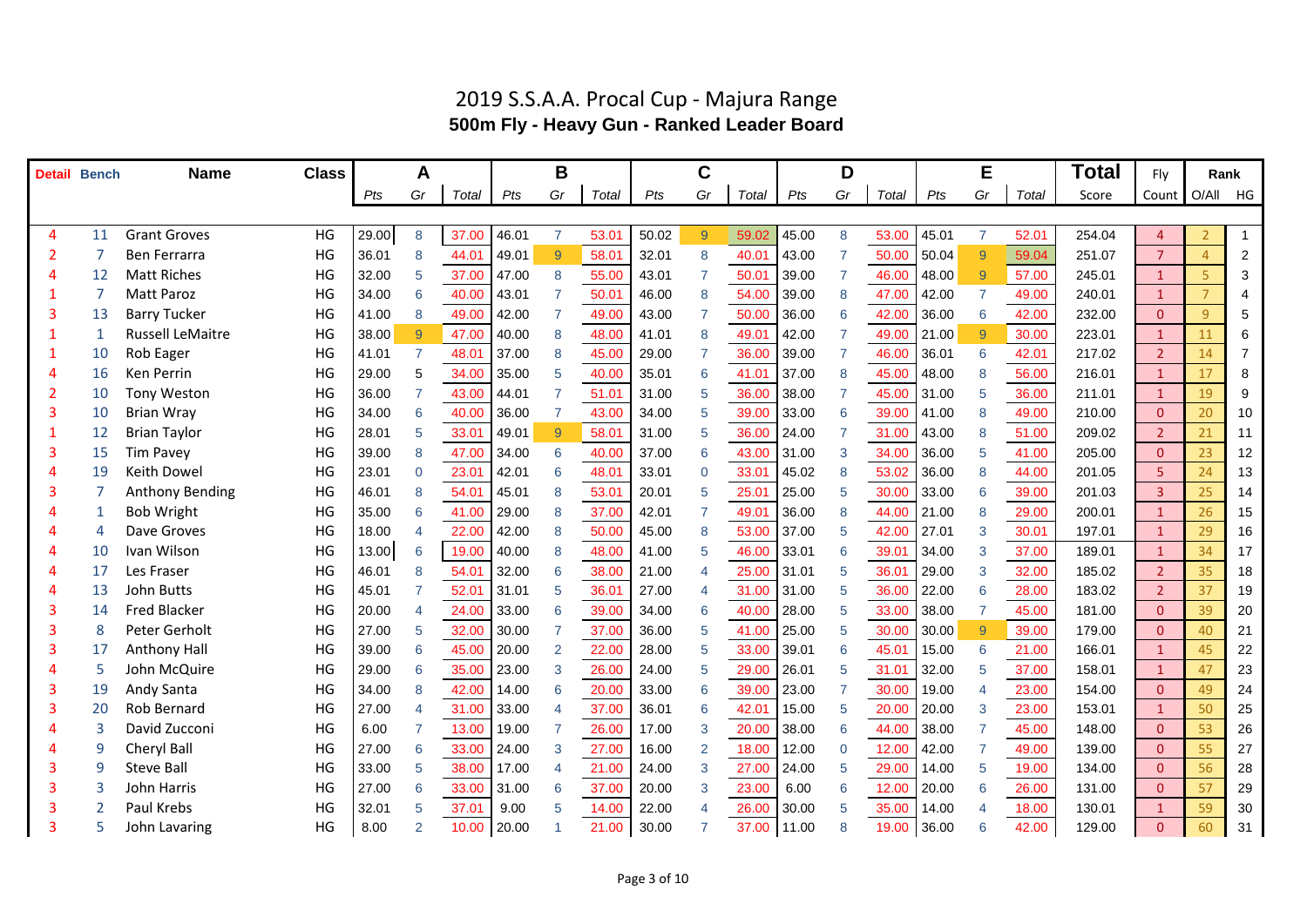## 2019 S.S.A.A. Procal Cup - Majura Range **500m Fly - Heavy Gun - Ranked Leader Board**

| <b>Detail Bench</b> | <b>Name</b>     | <b>Class</b> |       |    |       |       | В  |       |       |    |       |       | υ  |       |              |    |       | Total  | Flv         | Rank |      |
|---------------------|-----------------|--------------|-------|----|-------|-------|----|-------|-------|----|-------|-------|----|-------|--------------|----|-------|--------|-------------|------|------|
|                     |                 |              | Pts   | Gr | Total | Pts   | Gr | Total | Pts   | Gr | Total | Pts   | Gr | Total | Pts          | Gr | Total | Score  | Count O/All |      | HG   |
|                     | Michael Bennett | HG           | 15.00 |    | 22.00 | 29.00 |    | 31.00 | 5.00  |    | 5.0(  | 29.01 |    | 34.01 | 20.00        |    | 24.00 | 116.01 |             | 64   | 32   |
| 20                  | Peter McDonald  | HG           | 16.00 |    | 19.00 | 8.00  |    | 13.00 | 16.00 |    | 20.00 | 28.00 |    | 32.00 | $\mid$ 24.00 |    | 26.00 | 110.00 |             | 65   | - 33 |
|                     | Malcolm Wright  | HG           | 9.00  |    | 12.00 | 34.00 |    | 39.00 | 0.00  |    | 5.00  | 0.00  |    | 3.00  | 3.00         |    | 3.00  | 62.00  |             |      | 34   |
|                     | David Westman   | HG           | 0.00  |    | 8.00  | 0.00  |    | 0.00  | 11.00 |    | 00.1  | 6.00  |    | 6.00  | 10.00        |    | 10.00 | 35.00  |             | 74   | 35   |
|                     |                 |              |       |    |       |       |    |       |       |    |       |       |    |       |              |    |       |        |             |      |      |

| Small Group        | Ben Farrarra | 1.11" |
|--------------------|--------------|-------|
| <b>Best Target</b> | Ben Farrarra | 59.04 |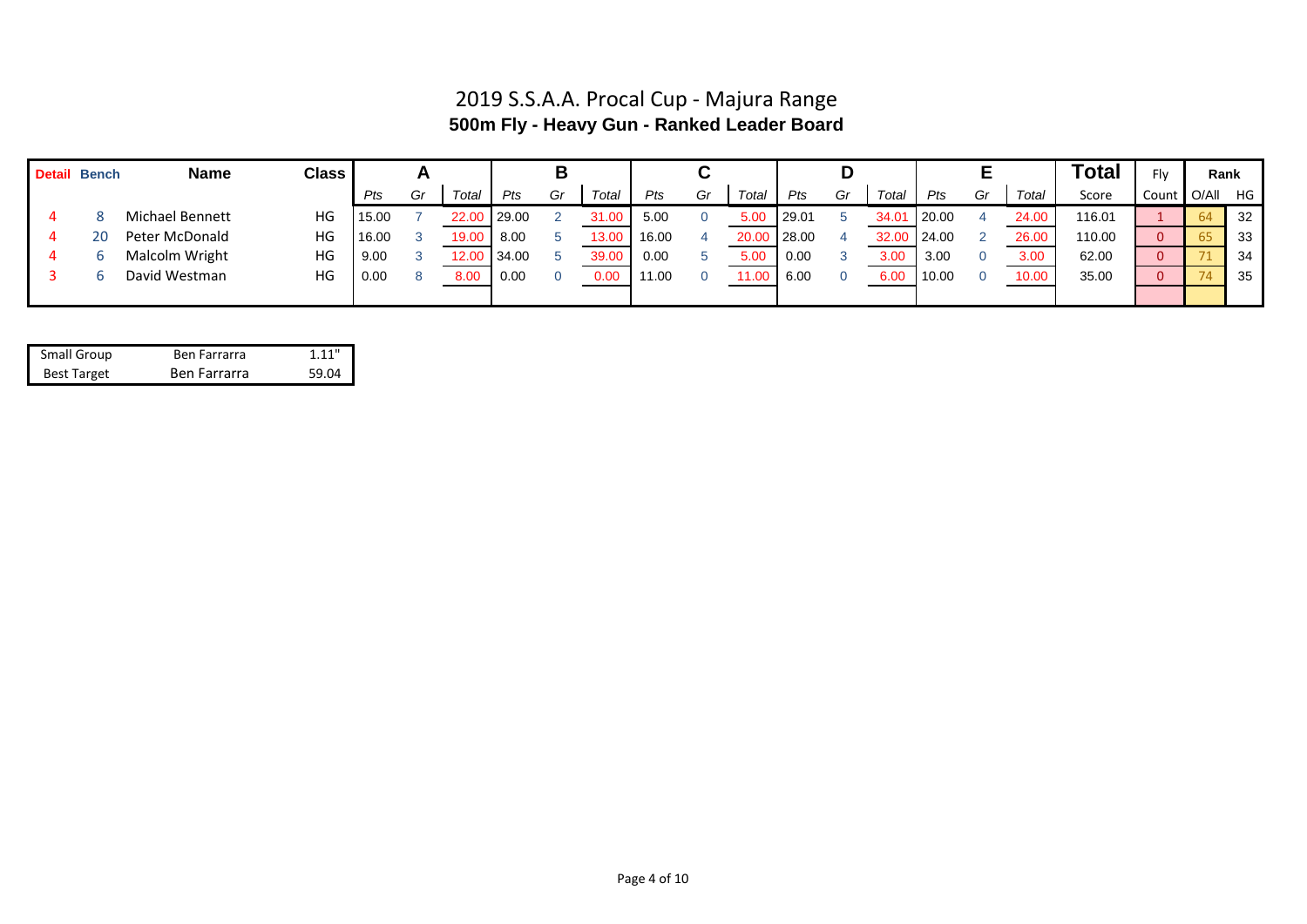|   | <b>Detail Bench</b> | <b>Name</b>             | <b>Class</b> |       | A                        |             |        | B              |       |       | C        |             |       | D  |       |             | Е              |       |        | Total  | Fly            |                | Rank           |                 |
|---|---------------------|-------------------------|--------------|-------|--------------------------|-------------|--------|----------------|-------|-------|----------|-------------|-------|----|-------|-------------|----------------|-------|--------|--------|----------------|----------------|----------------|-----------------|
|   |                     |                         |              | Pts   | Gr                       | Total       | $P$ ts | Gr             | Total | Pts   | Gr       | Total       | Pts   | Gr | Total | Pts         | Gr             | Total | HG     | LG     | Count   O/All  |                | HG             | LG              |
|   |                     |                         |              |       |                          |             |        |                |       |       |          |             |       |    |       |             |                |       |        |        |                |                |                |                 |
|   |                     | <b>Bob Wright</b>       | LG           | 46    | 9                        | 55.01       | 45.00  | 9              | 54.00 | 43.00 | 9        | 52.00       | 36.01 | 8  | 44.01 | 44.01       | 8              | 52.01 |        | 257.03 | $\overline{3}$ |                |                |                 |
|   |                     | <b>Grant Groves</b>     | HG           | 29.00 | 8                        | 37.00       | 46.01  | $\overline{7}$ | 53.01 | 50.02 | 9        | 59.02       | 45.00 | -8 | 53.00 | 45.01       |                | 52.01 | 254.04 |        | $\Delta$       | $\overline{2}$ |                |                 |
|   | 16                  | Ken Perrin              | LG           | 43.00 | 8                        | 51.00       | 41.01  | 8              | 49.01 | 41.00 |          | 48.00       | 41.00 | -8 | 49.00 | 47.00       | - Q            | 56.00 |        | 253.01 |                | $\mathbf{3}$   |                | 2               |
|   |                     | Ben Ferrarra            | HG           | 36.01 | 8                        | 44.01       | 49.01  | $9^{\circ}$    | 58.01 | 32.01 |          | 40.01       | 43.00 |    | 50.00 | 50.04       | -9             | 59.04 | 251.07 |        | $\overline{7}$ |                | $\overline{2}$ |                 |
|   | 12                  | <b>Matt Riches</b>      | HG           | 32.00 | 5                        | 37.00       | 47.00  | 8              | 55.00 | 43.01 |          | 50.01       | 39.00 |    | 46.00 | 48.00       | -9             | 57.00 | 245.01 |        | $\mathbf{1}$   | 5.             | 3              |                 |
|   |                     | Les Fraser              | LG           | 45.01 | 8                        | 53.01       | 46.00  | 8              | 54.00 | 40.00 | 8        | 48.00       | 37.00 |    | 44.00 | 37.00       | 6              | 43.00 |        | 242.01 |                | 6              |                | 3               |
|   |                     | <b>Matt Paroz</b>       | HG           | 34.00 | 6                        | 40.00       | 43.01  |                | 50.01 | 46.00 | 8        | 54.00       | 39.00 | 8  | 47.00 | 42.00       |                | 49.00 | 240.01 |        | $\mathbf{1}$   | $\overline{7}$ |                |                 |
|   |                     | <b>Matt Riches</b>      | LG           | 42.00 | 8                        | 50.00       | 39.01  | 8              | 47.01 | 38.00 |          | 44.00       | 37.01 | -6 | 43.01 | 42.01       | 8              | 50.01 |        | 234.03 | $\overline{3}$ | 8              |                | 4               |
|   | 13                  | <b>Barry Tucker</b>     | HG           | 41.00 | 8                        | 49.00       | 42.00  | 7              | 49.00 | 43.00 |          | 50.00       | 36.00 | -6 | 42.00 | 36.00       | 6              | 42.00 | 232.00 |        | $\Omega$       | 9              | 5              |                 |
|   | 16                  | Nick Aagren             | LG           | 38.01 |                          | 45.01       | 44.01  | 8              | 52.01 | 39.00 |          | 45.00       | 31.00 |    | 35.00 | 42.01       | 8              | 50.01 |        | 227.03 | 3              | 10             |                | 5               |
|   |                     | <b>Russell LeMaitre</b> | HG           | 38.00 | 9                        | 47.00       | 40.00  | 8              | 48.00 | 41.01 |          | 49.01       | 42.00 |    | 49.00 | 21.00       | $\overline{Q}$ | 30.00 | 223.01 |        |                | 11             | 6              |                 |
|   |                     | <b>Russ Stone</b>       | LG           | 46.00 | 8                        | 54.00       | 43.00  | 8              | 51.00 | 21.00 | 3        | 24.00       | 38.00 | -6 | 44.00 | 40.00       | 6              | 46.00 |        | 219.00 | $\overline{0}$ | 12             |                | 6               |
|   | 14                  | <b>Mick Easton</b>      | LG           | 33.00 | $\boldsymbol{\varDelta}$ | 37.00       | 41.02  |                | 48.02 | 35.01 |          | 42.01       | 38.00 | -5 | 43.00 | 40.00       |                | 47.00 |        | 217.03 | $\overline{3}$ | 13             |                |                 |
|   |                     | Rob Eager               | HG           | 41.01 |                          | 48.01       | 37.00  | 8              | 45.00 | 29.00 |          | 36.00       | 39.00 |    | 46.00 | 36.01       | 6              | 42.01 | 217.02 |        | $\overline{2}$ | 14             | 7              |                 |
|   |                     | <b>Tim Pavey</b>        | LG           | 43.00 |                          | 50.00       | 34.00  | 8              | 42.00 | 43.01 |          | 51.01       | 38.00 | -8 | 46.00 | 24.00       |                | 28.00 |        | 217.01 |                | 15             |                |                 |
|   |                     | <b>Grant Groves</b>     | LG           | 46.00 | 9                        | 55.00       | 46.00  | 9              | 55.00 | 7.00  |          | 8.00        | 47.00 | -9 | 56.00 | 36.00       |                | 43.00 |        | 217.00 | $\mathbf{0}$   | 16             |                | 9               |
|   | 16                  | Ken Perrin              | HG           | 29.00 | 5                        | 34.00       | 35.00  | 5              | 40.00 | 35.01 |          | 41.01       | 37.00 | -8 | 45.00 | 48.00       | -8             | 56.00 | 216.01 |        |                | 17             | 8              |                 |
|   |                     | Daniel Taylor           | LG           | 43.01 | 8                        | 51.01       | 36.00  |                | 43.00 | 45.01 |          | 52.01       | 23.01 | -5 | 28.01 | 34.00       | -5             | 39.00 |        | 213.03 | $\overline{3}$ | 18             |                | 10              |
|   | 10                  | Tony Weston             | HG           | 36.00 |                          | 43.00       | 44.01  |                | 51.01 | 31.00 | -5       | 36.00       | 38.00 |    | 45.00 | 31.00       | -5             | 36.00 | 211.01 |        | $\mathbf{1}$   | 19             | 9              |                 |
|   | 10                  | <b>Brian Wray</b>       | HG           | 34.00 | 6                        | 40.00       | 36.00  | 7              | 43.00 | 34.00 | -5       | 39.00       | 33.00 | 6  | 39.00 | 41.00       | 8              | 49.00 | 210.00 |        | $\mathbf{0}$   | 20             | 10             |                 |
|   |                     | <b>Brian Taylor</b>     | HG           | 28.01 | 5                        | 33.01       | 49.01  | 9              | 58.01 | 31.00 |          | 36.00       | 24.00 |    | 31.00 | 43.00       | -8             | 51.00 | 209.02 |        | $\overline{2}$ | 21             | 11             |                 |
|   |                     | <b>Barry Tucker</b>     | LG           | 21.00 |                          | 25.00       | 34.00  | 7              | 41.00 | 41.01 |          | 48.01       | 40.01 | -6 | 46.01 | 39.00       |                | 46.00 |        | 206.02 | $\overline{2}$ | 22             |                | 11              |
|   | 15                  | <b>Tim Pavey</b>        | HG           | 39.00 | 8                        | 47.00       | 34.00  | 6              | 40.00 | 37.00 |          | 43.00       | 31.00 | 3  | 34.00 | 36.00       | .5             | 41.00 | 205.00 |        | $\mathbf{0}$   | 23             | 12             |                 |
|   |                     | Keith Dowel             | HG           | 23.01 | $\overline{0}$           | 23.01       | 42.01  | 6              | 48.01 | 33.01 | $\Omega$ | 33.01       | 45.02 | -8 | 53.02 | 36.00       | -8             | 44.00 | 201.05 |        | 5              | 24             | 13             |                 |
|   |                     | <b>Anthony Bending</b>  | HG           | 46.01 | 8                        | 54.01       | 45.01  | 8              | 53.01 | 20.01 |          | 25.01       | 25.00 |    | 30.00 | 33.00       | -6             | 39.00 | 201.03 |        | 3              | 25             | 14             |                 |
|   |                     | <b>Bob Wright</b>       | HG           | 35.00 | 6                        | 41.00       | 29.00  | 8              | 37.00 | 42.01 |          | 49.01       | 36.00 | 8  | 44.00 | 21.00       | -8             | 29.00 | 200.01 |        |                | 26             | 15             |                 |
|   | 9                   | <b>Steve Ball</b>       | LG           | 28.01 | 5                        | 33.01       | 36.02  | 5              | 41.02 | 27.00 | -6       | 33.00       | 44.00 | -8 | 52.00 | 34.00       | -6             | 40.00 |        | 199.03 | 3              | 27             |                | 12 <sub>2</sub> |
|   |                     | David Zucconi           | LG           | 38.00 | 7                        | 45.00       | 35.00  |                | 42.00 | 27.00 | 6        | 33.00       | 38.00 | 6  | 44.00 | 30.00       | -5             | 35.00 |        | 199.00 | $\mathbf{0}$   | 28             |                | 13              |
|   |                     | Dave Groves             | HG           | 18.00 | $\overline{\mathcal{A}}$ | 22.00       | 42.00  | 8              | 50.00 | 45.00 |          | 53.00       | 37.00 | -5 | 42.00 | 27.01       | -3             | 30.01 | 197.01 |        | $\mathbf{1}$   | 29             | 16             |                 |
|   |                     | John Harris             | LG           | 24.00 | 4                        | 28.00       | 25.00  | 6              | 31.00 | 35.00 |          | 42.00       | 39.01 |    | 45.01 | 42.01       |                | 49.01 |        | 195.02 | $\overline{2}$ | 30             |                | 14              |
|   | 18                  | <b>Cameron Starr</b>    | LG           | 36.00 | 6                        | 42.00       | 20.01  |                | 27.01 | 38.01 | 8        | 46.01       | 39.00 |    | 46.00 | 26.00       | -6             | 32.00 |        | 193.02 | $\overline{2}$ | 31             |                | 15              |
| 2 | 18                  | Ryan Hall (Jnr)         | LG           | 45.01 | 9                        | 54.01       | 40.00  | 6              | 46.00 | 15.00 |          | 21.00       | 28.00 |    | 35.00 | 29.00       | -6             | 35.00 |        | 191.01 |                | 32             |                | 16              |
|   | 19                  | Keith Dowel             | LG           | 21.00 | $\overline{0}$           | 21.00       | 39.01  | 6              | 45.01 | 31.00 | 3        | 34.00       | 38.00 | -5 | 43.00 | 40.00       |                | 47.00 |        | 190.01 | $\mathbf{1}$   | 33             |                | 17              |
|   | 10                  | Ivan Wilson             | HG           | 13.00 | 6                        | 19.00       | 40.00  | 8              | 48.00 | 41.00 |          | 46.00       | 33.01 |    | 39.01 | 34.00       | -3             | 37.00 | 189.01 |        | $\mathbf{1}$   | 34             | 17             |                 |
|   | 17                  | Les Fraser              | HG           | 46.01 | 8                        | 54.01       | 32.00  | 6              | 38.00 | 21.00 |          | 25.00       | 31.01 | -5 | 36.01 | 29.00       | -3             | 32.00 | 185.02 |        | $\overline{2}$ | 35             | 18             |                 |
|   | 19                  | Andy Santa              | LG           | 21.00 |                          | 25.00       | 27.01  | $\overline{5}$ | 32.01 | 37.01 |          | 44.01       | 34.01 |    | 38.01 | 38.01       | -6             | 44.01 |        | 183.04 | $\overline{4}$ | 36             |                | 18              |
|   | 13                  | John Butts              | HG           | 45.01 | 7                        | 52.01       | 31.01  | $5^{\circ}$    | 36.01 | 27.00 |          | 31.00       | 31.00 | -5 | 36.00 | 22.00       | -6             | 28.00 | 183.02 |        | 2 <sup>2</sup> | 37             | 19             |                 |
|   | 13                  | John Butts              | LG           | 28.00 | $\overline{\mathcal{A}}$ | 32.00       | 35.00  | 6              | 41.00 | 37.00 | -6       | 43.00       | 22.00 |    | 26.00 | 33.00       |                | 40.00 |        | 182.00 | $\overline{0}$ | 38             |                | 19              |
|   | 14                  | <b>Fred Blacker</b>     | HG           | 20.00 | 4                        | 24.00       | 33.00  | 6              | 39.00 | 34.00 | 6        | 40.00       | 28.00 | -5 | 33.00 | 38.00       |                | 45.00 | 181.00 |        | $\mathbf{0}$   | 39             | 20             |                 |
|   |                     | Peter Gerholt           | HG           | 27.00 | $\overline{5}$           | 32.00 30.00 |        | 7              | 37.00 | 36.00 | 5        | 41.00 25.00 |       | -5 |       | 30.00 30.00 |                | 39.00 | 179.00 |        | $\mathbf{0}$   | 40             | 21             |                 |

### 2019 S.S.A.A. Procal Cup - Majura Range **500m Fly - Light Gun & Heavy Gun - Ranked Leader Board**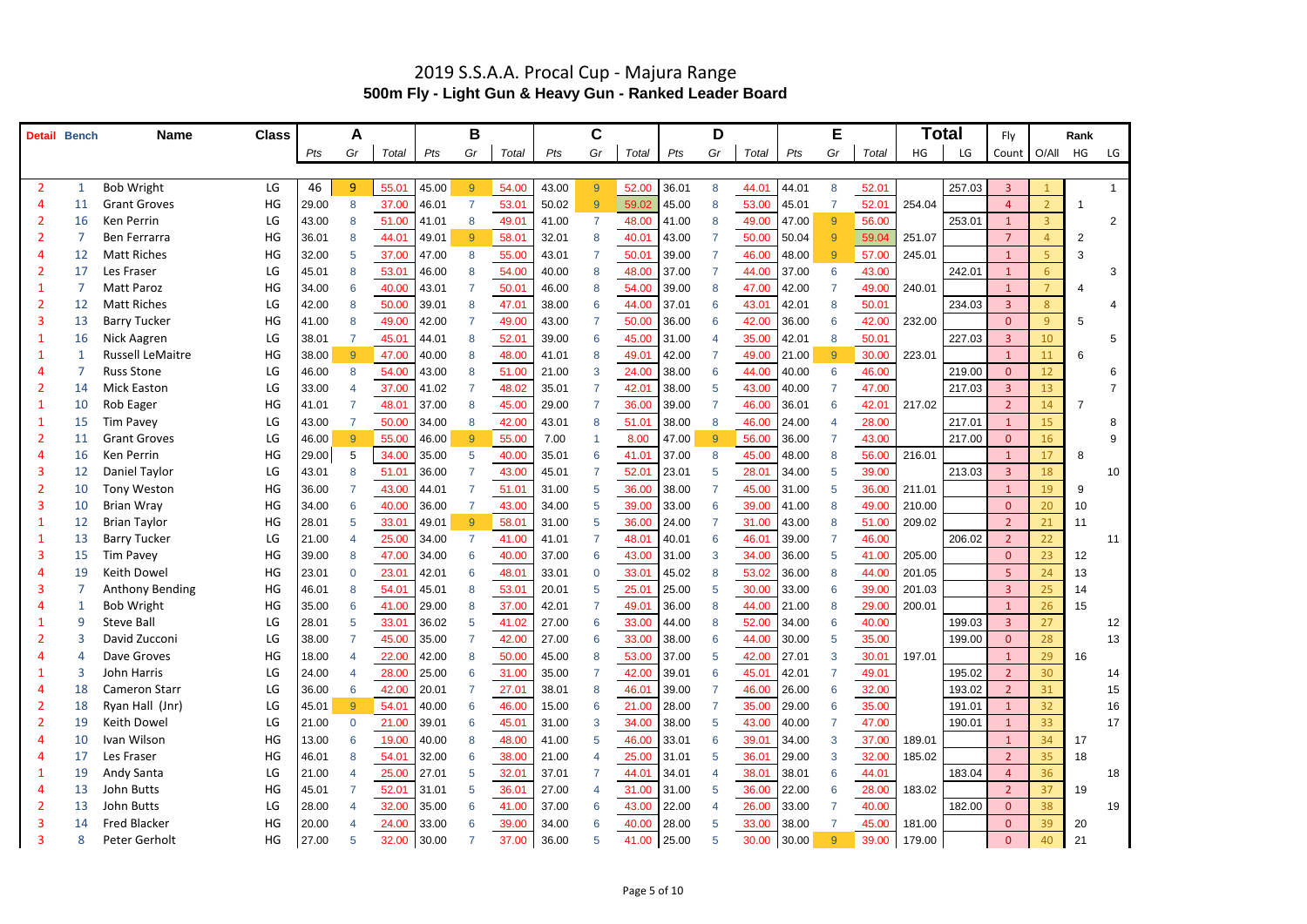### 2019 S.S.A.A. Procal Cup - Majura Range **500m Fly - Light Gun & Heavy Gun - Ranked Leader Board**

| Detail | <b>Bench</b> | <b>Name</b>            | <b>Class</b> |       | A              |       |       | Β                        |       |       | C              |       |       | D              |       |       | Е                        |       | Total  |        | Fly                     |    | Rank |    |
|--------|--------------|------------------------|--------------|-------|----------------|-------|-------|--------------------------|-------|-------|----------------|-------|-------|----------------|-------|-------|--------------------------|-------|--------|--------|-------------------------|----|------|----|
|        |              |                        |              | Pts   | Gr             | Total | Pts   | Gr                       | Total | Pts   | Gr             | Total | Pts   | Gr             | Total | Pts   | Gr                       | Total | HG     | LG     | Count O/All             |    | HG   | LG |
|        |              |                        |              |       |                |       |       |                          |       |       |                |       |       |                |       |       |                          |       |        |        |                         |    |      |    |
|        |              | Jim Lyall              | LG           | 35.00 | 6              | 41.00 | 43.00 | 8                        | 51.00 | 21.00 | 3              | 24.00 | 29.00 |                | 36.00 | 21.00 | $\Delta$                 | 25.00 |        | 177.00 | 0                       | 41 |      | 20 |
|        |              | Cheryl Ball            | LG           | 30.00 | $\overline{4}$ | 34.00 | 45.00 | 9                        | 54.00 | 35.01 | -6             | 41.01 | 20.00 | $\overline{2}$ | 22.00 | 17.00 | $\boldsymbol{\varDelta}$ | 21.00 |        | 172.01 |                         | 42 |      | 21 |
|        |              | <b>Fred Blacker</b>    | LG           | 25.00 | 3              | 28.00 | 31.00 | $\overline{5}$           | 36.00 | 31.00 | -5             | 36.00 | 28.00 |                | 32.00 | 32.00 | -6                       | 38.00 |        | 170.00 | 0                       | 43 |      | 22 |
|        | 20           | Rob Bernard            | LG           | 31.00 | 5              | 36.00 | 43.00 | 8                        | 51.00 | 22.00 |                | 26.00 | 16.00 | -3             | 19.00 | 33.02 | -3                       | 36.02 |        | 168.02 | $\overline{2}$          | 44 |      | 23 |
|        | 17           | Anthony Hall           | HG           | 39.00 | 6              | 45.00 | 20.00 | 2                        | 22.00 | 28.00 | -5             | 33.00 | 39.01 | 6              | 45.01 | 15.00 | -6                       | 21.00 | 166.01 |        | $\mathbf{1}$            | 45 | 22   |    |
|        |              | Ron O'Sullivan         | LG           | 0.00  |                | 7.00  | 40.00 | 6                        | 46.00 | 36.00 | -6             | 42.00 | 29.01 | .5             | 34.01 | 27.00 | -5                       | 32.00 |        | 161.01 | $\overline{1}$          | 46 |      | 24 |
|        |              | John McQuire           | HG           | 29.00 | 6              | 35.00 | 23.00 | 3                        | 26.00 | 24.00 | .5             | 29.00 | 26.01 | 5              | 31.01 | 32.00 | -5                       | 37.00 | 158.01 |        | $\overline{1}$          | 47 | 23   |    |
|        | 17           | <b>Anthony Hall</b>    | LG           | 36.00 | 6              | 42.00 | 14.00 |                          | 21.00 | 16.00 |                | 23.00 | 32.00 |                | 36.00 | 27.00 |                          | 34.00 |        | 156.00 | $\overline{0}$          | 48 |      | 25 |
|        | 19           | Andy Santa             | HG           | 34.00 | 8              | 42.00 | 14.00 | 6                        | 20.00 | 33.00 | 6              | 39.00 | 23.00 |                | 30.00 | 19.00 |                          | 23.00 | 154.00 |        | $\Omega$                | 49 | 24   |    |
|        | 20           | Rob Bernard            | HG           | 27.00 | 4              | 31.00 | 33.00 | $\boldsymbol{\Delta}$    | 37.00 | 36.01 | -6             | 42.01 | 15.00 | .5             | 20.00 | 20.00 | 3                        | 23.00 | 153.01 |        | $\overline{\mathbf{1}}$ | 50 | 25   |    |
|        |              | <b>Stuart Thomson</b>  | LG           | 37.00 | 9              | 46.00 | 16.00 | $\overline{2}$           | 18.00 | 27.00 | -3             | 30.00 | 37.00 |                | 44.00 | 7.00  |                          | 14.00 |        | 152.00 | $\Omega$                | 51 |      | 26 |
|        | -11          | Geoff Jenn             | LG           | 31.00 | 9              | 40.00 | 10.00 | 5                        | 15.00 | 37.00 |                | 44.00 | 24.00 | -6             | 30.00 | 17.00 | 3                        | 20.00 |        | 149.00 | $\overline{0}$          | 52 |      | 27 |
|        |              | David Zucconi          | HG           | 6.00  | $\overline{7}$ | 13.00 | 19.00 |                          | 26.00 | 17.00 | -3             | 20.00 | 38.00 | -6             | 44.00 | 38.00 |                          | 45.00 | 148.00 |        | $\Omega$                | 53 | 26   |    |
|        |              | Malcolm Wright         | LG           | 22.00 | 5              | 27.00 | 4.00  | 6                        | 10.00 | 23.00 | -6             | 29.00 | 30.01 | 3              | 33.01 | 40.00 |                          | 47.00 |        | 146.01 |                         | 54 |      | 28 |
|        |              | Cheryl Ball            | HG           | 27.00 | 6              | 33.00 | 24.00 | 3                        | 27.00 | 16.00 | $\overline{2}$ | 18.00 | 12.00 | $\overline{0}$ | 12.00 | 42.00 |                          | 49.00 | 139.00 |        | $\Omega$                | 55 | 27   |    |
|        |              | <b>Steve Ball</b>      | HG           | 33.00 | 5              | 38.00 | 17.00 | 4                        | 21.00 | 24.00 | 3              | 27.00 | 24.00 | -5             | 29.00 | 14.00 | -5                       | 19.00 | 134.00 |        | $\Omega$                | 56 | 28   |    |
|        |              | <b>Michael Bennett</b> | LG           | 28.00 | 4              | 32.00 | 33.00 | 6                        | 39.00 | 23.00 | -3             | 26.00 | 26.00 | $\overline{0}$ | 26.00 | 8.00  | 0                        | 8.00  |        | 131.00 | $\Omega$                | 57 |      | 29 |
|        |              | <b>John Harris</b>     | HG           | 27.00 | 6              | 33.00 | 31.00 | 6                        | 37.00 | 20.00 | 3              | 23.00 | 6.00  | -6             | 12.00 | 20.00 | -6                       | 26.00 | 131.00 |        | $\Omega$                | 57 | 29   |    |
| 3      |              | Paul Krebs             | HG           | 32.01 | 5              | 37.01 | 9.00  | 5                        | 14.00 | 22.00 |                | 26.00 | 30.00 | -5             | 35.00 | 14.00 |                          | 18.00 | 130.01 |        | $\overline{\mathbf{1}}$ | 59 | 30   |    |
|        |              | John Lavaring          | HG           | 8.00  | 2              | 10.00 | 20.00 |                          | 21.00 | 30.00 |                | 37.00 | 11.00 | 8              | 19.00 | 36.00 | 6                        | 42.00 | 129.00 |        | $\theta$                | 60 | 31   |    |
|        |              | John McQuire           | LG           | 26.00 | 5              | 31.00 | 27.00 |                          | 34.00 | 0.00  | $\Omega$       | 0.00  | 19.00 |                | 26.00 | 31.00 | -6                       | 37.00 |        | 128.00 | $\Omega$                | 61 |      | 30 |
|        |              | Peter Gerholt          | LG           | 17.00 |                | 21.00 | 24.00 |                          | 28.00 | 31.00 | .5             | 36.00 | 0.00  | $\Omega$       | 0.00  | 36.00 | -6                       | 42.00 |        | 127.00 | $\overline{0}$          | 62 |      | 31 |
|        |              | Max Coady              | LG           | 35.00 | 5              | 40.00 | 8.00  |                          | 15.00 | 14.00 | -3             | 17.00 | 17.00 | $\Delta$       | 21.00 | 25.00 | -6                       | 31.00 |        | 124.00 | $\overline{0}$          | 63 |      | 32 |
|        |              | <b>Michael Bennett</b> | HG           | 15.00 |                | 22.00 | 29.00 | 2                        | 31.00 | 5.00  | $\Omega$       | 5.00  | 29.01 | -5             | 34.01 | 20.00 |                          | 24.00 | 116.01 |        | $\overline{\mathbf{1}}$ | 64 | 32   |    |
|        |              | Warren Hanlon          | LG           | 15.00 |                | 19.00 | 11.00 | 3                        | 14.00 | 20.00 |                | 25.00 | 12.00 |                | 15.00 | 32.00 | 5                        | 37.00 |        | 110.00 | $\overline{0}$          | 65 |      | 33 |
|        | 20           | Peter McDonald         | HG           | 16.00 | 3              | 19.00 | 8.00  | 5                        | 13.00 | 16.00 |                | 20.00 | 28.00 |                | 32.00 | 24.00 | $\overline{\mathbf{c}}$  | 26.00 | 110.00 |        | $\overline{0}$          | 65 | 33   |    |
|        |              | David Westman          | LG           | 20.00 |                | 27.00 | 15.00 | 3                        | 18.00 | 19.00 |                | 23.00 | 8.00  | $\Omega$       | 8.00  | 24.00 | 5                        | 29.00 |        | 105.00 | $\overline{0}$          | 67 |      | 34 |
|        | -11          | Sean Ambrose           | LG           | 45.00 | 8              | 53.00 | 6.00  | 3                        | 9.00  | 25.00 | 5              | 30.00 | 6.00  | $\overline{0}$ | 6.00  | 0.00  | $\Omega$                 | 0.00  |        | 98.00  | $\Omega$                | 68 |      | 35 |
|        |              | John Lavaring          | LG           | 16.00 | 5              | 21.00 | 11.00 | $\boldsymbol{\varDelta}$ | 15.00 | 0.00  | $\Omega$       | 0.00  | 7.00  | -5             | 12.00 | 30.01 |                          | 37.01 |        | 85.01  |                         | 69 |      | 36 |
|        |              | Mike Burbidge          | LG           | 20.00 | 5              | 25.00 | 14.00 | $\Omega$                 | 14.00 | 24.00 | $\Omega$       | 24.00 | 0.00  | $\Omega$       | 0.00  | 10.00 |                          | 14.00 |        | 77.00  | $\mathbf{0}$            | 70 |      | 37 |
|        |              | Malcolm Wright         | HG           | 9.00  | 3              | 12.00 | 34.00 | 5                        | 39.00 | 0.00  | -5             | 5.00  | 0.00  |                | 3.00  | 3.00  | $\Omega$                 | 3.00  | 62.00  |        | $\overline{0}$          | 71 | 34   |    |
|        | 14           | <b>Bruce Blacker</b>   | LG           | 13.00 | $\overline{0}$ | 13.00 | 21.00 | 6                        | 27.00 | 7.00  |                | 9.00  | 2.00  |                | 3.00  | 10.00 |                          | 10.00 |        | 62.00  | $\overline{0}$          | 71 |      | 38 |
|        | 20           | Peter Cowie            | LG           | 11.00 | $\mathbf 0$    | 11.00 | 0.00  | $\Omega$                 | 0.00  | 12.00 |                | 16.00 | 0.00  | $\Omega$       | 0.00  | 9.00  | $\Omega$                 | 9.00  |        | 36.00  | $\mathbf{0}$            | 73 |      | 39 |
| 3      |              | David Westman          | HG           | 0.00  | 8              | 8.00  | 0.00  | $\Omega$                 | 0.00  | 11.00 | $\Omega$       | 11.00 | 6.00  | $\Omega$       | 6.00  | 10.00 | $\Omega$                 | 10.00 | 35.00  |        | $\mathbf{0}$            | 74 | 35   |    |
|        |              |                        |              |       |                |       |       |                          |       |       |                |       |       |                |       |       |                          |       |        |        |                         |    |      |    |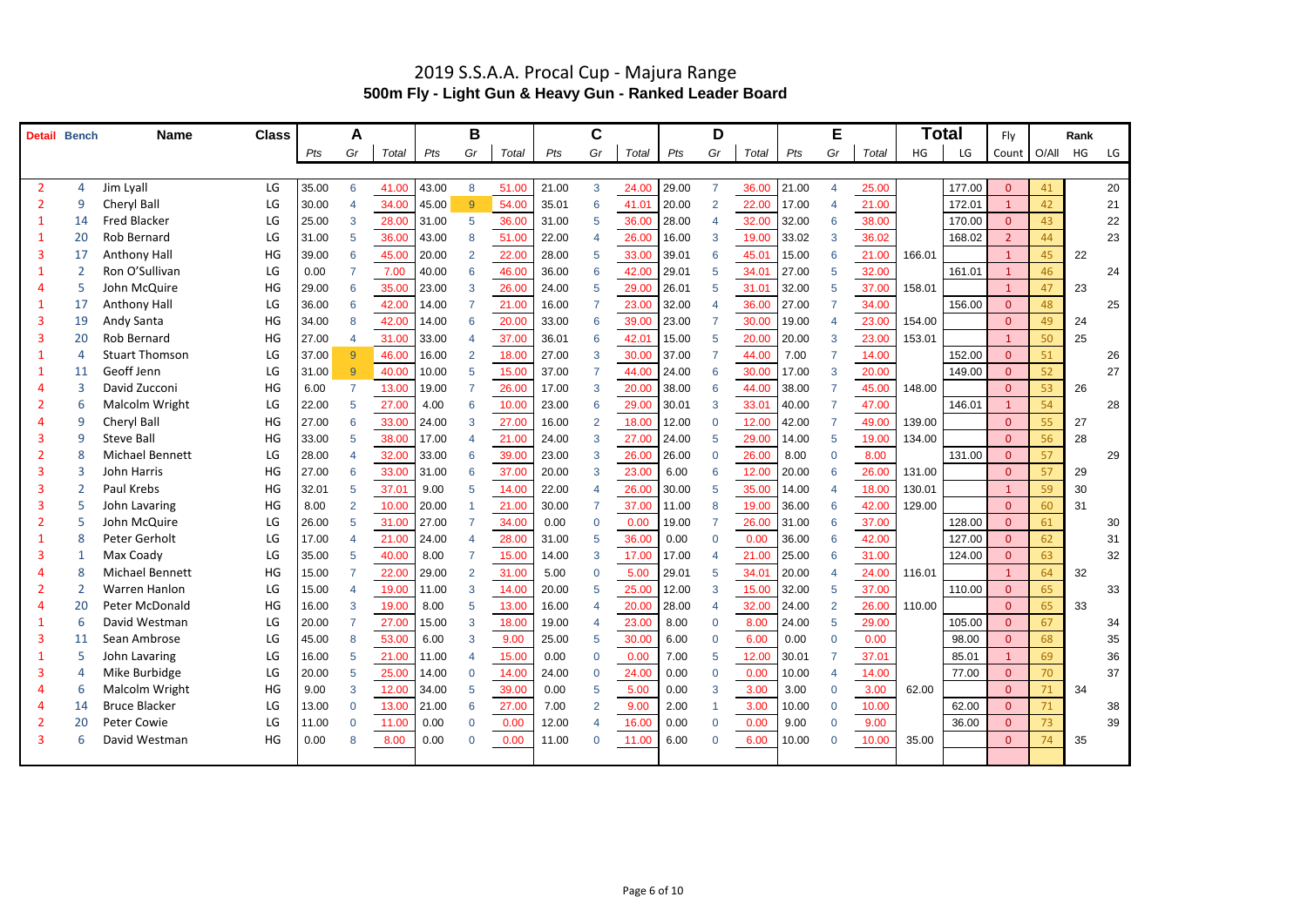### 2019 S.S.A.A. Procal Cup - Majura Range **200 Yard Rimfire Fly - Ranked Leader Board**

| <b>Detail Bench</b> |    | <b>Name</b>             | <b>Class</b> |       | A                        |                |       | B               |       |       | C              |             |         | D              |                |       | E              |       | <b>Total</b> | Fly            | Rank           |
|---------------------|----|-------------------------|--------------|-------|--------------------------|----------------|-------|-----------------|-------|-------|----------------|-------------|---------|----------------|----------------|-------|----------------|-------|--------------|----------------|----------------|
|                     |    |                         |              | Pts   | Gr                       | Total          | Pts   | Gr              | Total | Pts   | Gr             | Total       | Pts     | Gr             | Total          | Pts   | Gr             | Total |              | Count          |                |
|                     |    |                         |              |       |                          |                |       |                 |       |       |                |             |         |                |                |       |                |       |              |                |                |
| 3                   | 5  | <b>David Dundas</b>     | <b>RIM</b>   | 48.01 | 8                        | 56.01          | 43.00 | 8               | 51.00 | 46.00 | 9              | 55.00       | 44.01   | $\overline{7}$ | 51.01          | 40.01 | 8              | 48.01 | 261.03       | $\overline{3}$ | $\overline{1}$ |
|                     | 14 | Les Fraser              | <b>RIM</b>   | 45.00 | 9                        | 54.00          | 48.01 | 9               | 57.01 | 43.00 | 8              | 51.00       | 41.01   | $\overline{7}$ | $48.0^{\circ}$ | 41.02 |                | 48.02 | 258.04       | 4              | 2 <sup>2</sup> |
|                     | 13 | <b>Matt Riches</b>      | <b>RIM</b>   | 48.01 | 9                        | 57.01          | 35.01 | 6               | 41.01 | 39.00 | 6              | 45.00       | 47.01   | 10             | 57.01          | 35.00 | 8              | 43.00 | 243.03       | $\overline{3}$ | 3 <sup>1</sup> |
|                     |    | Kathy Dundas            | <b>RIM</b>   | 44.01 | 8                        | 52.01          | 39.00 |                 | 46.00 | 44.01 |                | 51.01       | 43.00   | 8              | 51.00          | 31.01 |                | 38.01 | 238.03       | 3              | 4              |
|                     | 11 | <b>Fred Blacker</b>     | <b>RIM</b>   | 43.02 |                          | 50.02          | 36.00 |                 | 43.00 | 45.02 | 8              | 53.02       | 35.01   |                | $42.0^{\circ}$ | 43.00 | 6              | 49.00 | 237.05       | 5              | 5              |
| 3                   | 12 | John Harris             | <b>RIM</b>   | 38.00 |                          | 45.00          | 40.00 | 6               | 46.00 | 32.00 | 5              | 37.00       | 45.00   | 8              | 53.00          | 43.00 |                | 50.00 | 231.00       | $\overline{0}$ | $6\phantom{1}$ |
|                     | 6  | <b>Peter Cross</b>      | <b>RIM</b>   | 30.01 | 6                        | 36.01          | 34.00 |                 | 41.00 | 39.00 | 6              | 45.00       | 45.01   | 8              | 53.01          | 43.01 |                | 50.01 | 225.03       | $\overline{3}$ | $\overline{7}$ |
|                     | 10 | John Butts              | <b>RIM</b>   | 46.02 | 8                        | 54.02          | 46.01 | 8               | 54.01 | 40.00 | 6              | 46.00       | 25.00   |                | 29.00          | 35.01 | 5              | 40.01 | 223.04       | $\overline{4}$ | 8              |
|                     |    | <b>Steve Ball</b>       | <b>RIM</b>   | 46.01 | 8                        | 54.01          | 40.01 |                 | 46.01 | 29.00 | 5              | 34.00       | 27.00   |                | 28.00          | 50.02 | 9              | 59.02 | 221.04       | 4              | 9              |
|                     | 13 | Nick Aagren             | <b>RIM</b>   | 27.00 | 5                        | 32.00          | 36.00 | 8               | 44.00 | 39.01 |                | 46.01       | 42.01   |                | 49.01          | 42.00 | 8              | 50.00 | 221.02       | $\overline{2}$ | 10             |
|                     | 6  | Peter Gerholt           | <b>RIM</b>   | 46.01 | 8                        | 54.01          | 37.01 | 6               | 43.01 | 33.00 | 6              | 39.00       | 34.00   | 8              | 42.00          | 37.01 | 5              | 42.01 | 220.03       | $\overline{3}$ | 11             |
|                     | 10 | <b>Barry Tucker</b>     | <b>RIM</b>   | 44.01 | 7                        | 51.01          | 38.00 | 8               | 46.00 | 37.00 | 6              | 43.00       | 31.00   | 6              | 37.00          | 37.00 | 5              | 42.00 | 219.01       | $\mathbf{1}$   | 12             |
|                     | 11 | Daniel Taylor           | <b>RIM</b>   | 30.01 | $\Omega$                 | 30.01          | 44.00 |                 | 51.00 | 41.00 |                | 48.00       | 31.01   | $\Omega$       | 31.01          | 48.00 | 9              | 57.00 | 217.02       | 2 <sup>1</sup> | 13             |
|                     | 12 | Tim Pavey               | <b>RIM</b>   | 45.01 | 8                        | $53.0^{\circ}$ | 39.01 | 6               | 45.01 | 38.00 |                | 45.00       | 34.00   | 8              | 42.00          | 22.00 | 3              | 25.00 | 210.02       | 2 <sup>1</sup> | 14             |
|                     |    | <b>Russell LeMaitre</b> | <b>RIM</b>   | 27.00 | 5                        | 32.00          | 43.00 |                 | 50.00 | 35.00 |                | 42.00       | 35.00   | 6              | 41.00          | 38.01 |                | 45.01 | 210.01       | $\mathbf{1}$   | 15             |
|                     |    | Mike Burbidge           | <b>RIM</b>   | 38.00 |                          | 45.00          | 46.01 | 7               | 53.01 | 25.00 | 5              | 30.00       | 29.00   | 3              | 32.00          | 40.00 |                | 47.00 | 207.01       | $\mathbf{1}$   | 16             |
|                     | 13 | <b>Ken Perrin</b>       | <b>RIM</b>   | 33.00 | 5                        | 38.00          | 33.00 | 5               | 38.00 | 43.02 |                | 50.02       | 29.00   |                | 33.00          | 40.00 |                | 47.00 | 206.02       | $\overline{2}$ | 17             |
|                     | 12 | David Zucconi           | <b>RIM</b>   | 39.00 | 6                        | 45.00          | 28.00 | 5               | 33.00 | 43.01 | 8              | 51.01       | 33.00   | 6              | 39.00          | 32.00 | 5              | 37.00 | 205.01       | $\mathbf{1}$   | 18             |
|                     |    | Ron O'Sullivan          | <b>RIM</b>   | 35.00 | 5                        | 40.00          | 30.00 |                 | 37.00 | 45.00 | 8              | 53.00       | 37.00   |                | 44.00          | 19.01 | 6              | 25.01 | 199.01       | $\mathbf{1}$   | 19             |
|                     | 5  | <b>Russ Stone</b>       | <b>RIM</b>   | 29.00 | $\boldsymbol{\varDelta}$ | 33.00          | 39.01 | 5               | 44.01 | 31.00 | 6              | 37.00       | 26.00   | 5              | 31.00          | 44.00 | 8              | 52.00 | 197.01       | $\mathbf{1}$   | 20             |
|                     | 8  | <b>Grant Groves</b>     | <b>RIM</b>   | 30.00 |                          | 34.00          | 37.00 |                 | 44.00 | 36.00 | 5              | 41.00       | 31.00   |                | 38.00          | 33.01 | 6              | 39.01 | 196.01       | $\mathbf{1}$   | 21             |
|                     | 16 | Andy Santa              | <b>RIM</b>   | 40.01 | 6                        | 46.01          | 30.00 | 3               | 33.00 | 49.03 | $\mathbf{Q}$   | 58.03       | 22.00   | 3              | 25.00          | 27.00 |                | 31.00 | 193.04       | 4              | 22             |
| 3                   | 14 | <b>Cameron Starr</b>    | <b>RIM</b>   | 38.00 |                          | 45.00          | 28.00 | 5               | 33.00 | 22.00 | 3              | 25.00       | 34.00   | 6              | 40.00          | 41.00 | 8              | 49.00 | 192.00       | $\overline{0}$ | 23             |
|                     |    | <b>Bob Wright</b>       | <b>RIM</b>   | 34.00 | 7                        | 41.00          | 38.01 | 6               | 44.01 | 44.00 | 9              | 53.00       | 23.00   | 4              | 27.00          | 21.00 |                | 25.00 | 190.01       | $\mathbf{1}$   | 24             |
|                     |    | John Lavaring           | <b>RIM</b>   | 42.01 | 8                        | 50.01          | 30.00 | 5               | 35.00 | 26.00 | 4              | 30.00       | 36.00   | 6              | 42.00          | 27.00 | 5              | 32.00 | 189.01       | $\mathbf{1}$   | 25             |
|                     |    | Dave Groves             | <b>RIM</b>   | 28.00 |                          | 33.00          | 46.00 |                 | 54.00 | 26.01 | 3              | 29.01       | 26.00   |                | 30.00          | 34.01 |                | 39.01 | 185.02       | 2 <sup>1</sup> | 26             |
|                     | 16 | Rob Bernard             | <b>RIM</b>   | 39.00 | 6                        | 45.00          | 39.00 |                 | 46.00 | 28.00 |                | 32.00       | 15.00   |                | 16.00          | 39.01 | 6              | 45.01 | 184.01       |                | 27             |
|                     | 6  | Michael Bennett         | <b>RIM</b>   | 40.00 | 6                        | 46.00          | 41.01 |                 | 48.01 | 35.00 | 8              | 43.00       | 22.00   | 5              | 27.00          | 14.00 | $\overline{2}$ | 16.00 | 180.01       | $\mathbf{1}$   | 28             |
|                     | 14 | <b>Anthony Hall</b>     | <b>RIM</b>   | 37.00 | 5                        | 42.00          | 41.01 | $\overline{7}$  | 48.01 | 31.00 | 6              | 37.00       | 27.01   | 6              | 33.01          | 17.00 | $\overline{2}$ | 19.00 | 179.02       | 2 <sup>1</sup> | 29             |
|                     | 9  | Rob Eager               | <b>RIM</b>   | 33.00 | 6                        | 39.00          | 41.00 | $6\phantom{1}6$ | 47.00 | 29.00 | 3              | 32.00       | 22.00   | 6              | 28.00          | 28.00 | 4              | 32.00 | 178.00       | $\mathbf{0}$   | 30             |
|                     |    | <b>Mick Easton</b>      | <b>RIM</b>   | 21.00 | 6                        | 27.00          | 33.00 | 3               | 36.00 | 25.00 |                | 29.00       | 29.00   |                | 33.00          | 40.00 | $\overline{7}$ | 47.00 | 172.00       | $\overline{0}$ | 31             |
|                     | 15 | Sue Dowell              | <b>RIM</b>   | 27.00 | 6                        | 33.00          | 38.00 | 6               | 44.00 | 6.00  |                | 13.00       | 28.00   | 5              | 33.00          | 41.00 | 8              | 49.00 | 172.00       | $\overline{0}$ | 31             |
|                     | 4  | Jim Lyall               | <b>RIM</b>   | 46.01 | 8                        | 54.01          | 26.00 | 4               | 30.00 | 22.00 | 3              | 25.00       | 25.00   | $\overline{2}$ | 27.00          | 26.01 | 5              | 31.01 | 167.02       | 2 <sup>1</sup> | 33             |
|                     | 8  | Sean Ambrose            | <b>RIM</b>   | 30.00 | 3                        | 33.00          | 35.00 | 5               | 40.00 | 13.00 | $\Omega$       | 13.00       | 31.00   | 3              | 34.00          | 35.00 | 6              | 41.00 | 161.00       | $\overline{0}$ | 34             |
|                     | 15 | Keith Dowel             | <b>RIM</b>   | 31.00 | 6                        | 37.00          | 36.00 | 6               | 42.00 | 11.00 | $\overline{2}$ | 13.00       | $24.00$ |                | 28.00          | 31.00 | 5              | 36.00 | 156.00       | $\overline{0}$ | 35             |
|                     |    | John McQuire            | <b>RIM</b>   | 22.01 |                          | 23.01          | 26.00 | 5               | 31.00 | 19.00 | 3              | 22.00       | 31.00   |                | 37.00          | 36.00 | 5              | 41.00 | 154.01       | $\mathbf{1}$   | 36             |
|                     |    | Max Coady               | <b>RIM</b>   | 37.00 | 7                        | 44.00          | 31.00 | 4               | 35.00 | 25.00 | 4              | 29.00       | 37.01   |                | 43.01          | 1.00  | $\mathbf 0$    | 1.00  | 152.01       | $\mathbf{1}$   | 37             |
| 3                   | 16 | Peter Cowie             | <b>RIM</b>   | 32.00 | 5                        | 37.00          | 34.00 | $\overline{5}$  | 39.00 | 28.00 | 4              | 32.00       | 16.00   | 3              | 19.00          | 20.00 | 4              | 24.00 | 151.00       | $\mathbf{0}$   | 38             |
|                     |    | Warren Hanlon           | <b>RIM</b>   | 30.00 | $\overline{4}$           | 34.00          | 7.00  | $\overline{0}$  | 7.00  | 14.00 | 0              | 14.00 32.00 |         | 6              | 38.00 43.00    |       | $\mathbf{7}$   | 50.00 | 143.00       | $\mathbf{0}$   | 39             |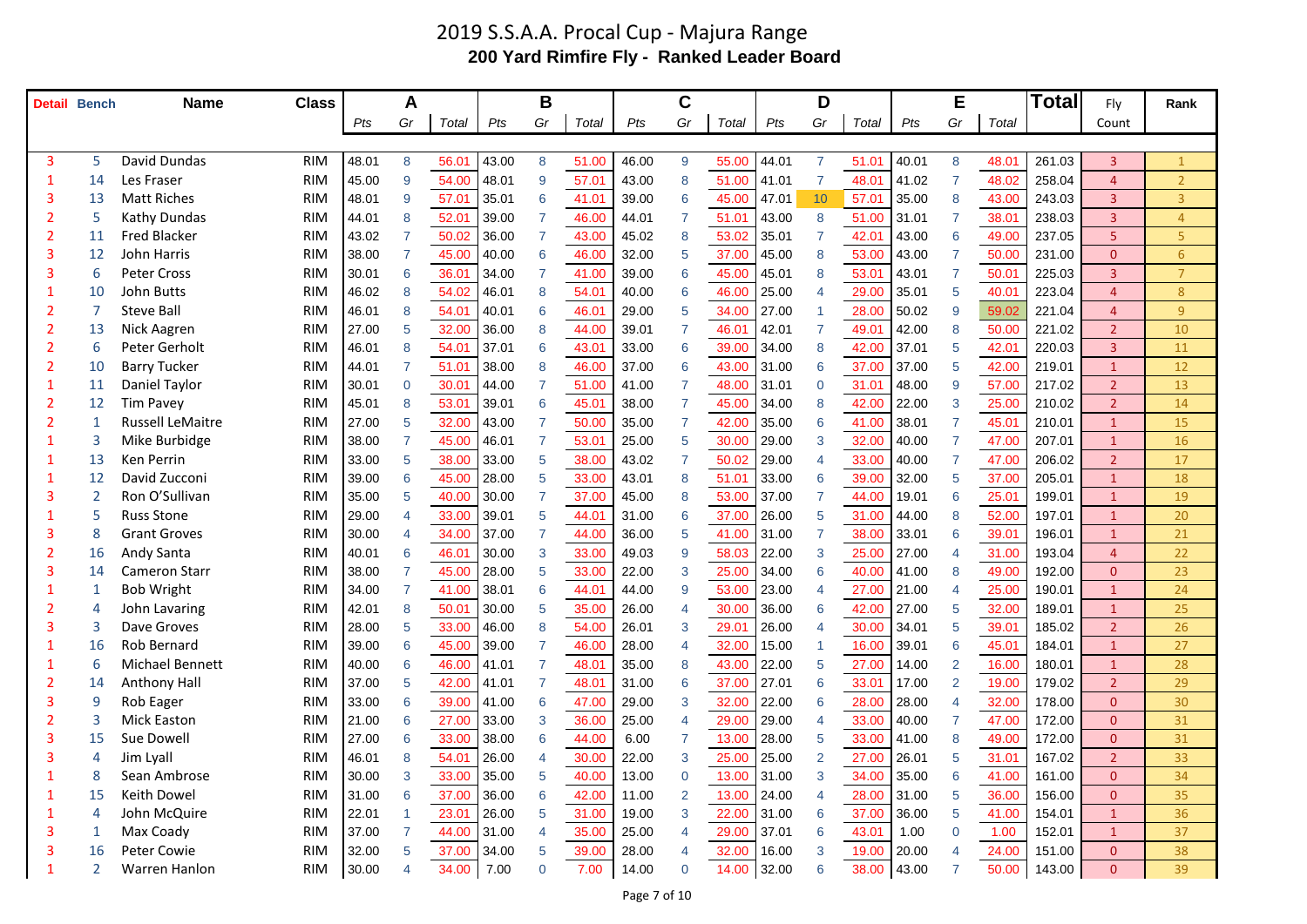## 2019 S.S.A.A. Procal Cup - Majura Range **200 Yard Rimfire Fly - Ranked Leader Board**

| <b>Detail Bench</b> |   | <b>Name</b>          | <b>Class</b> |       |    |       |       | В  |                   |       |    |       |       |    |                   |       | Ε  |                | <b>Total</b> | Fly   | Rank |
|---------------------|---|----------------------|--------------|-------|----|-------|-------|----|-------------------|-------|----|-------|-------|----|-------------------|-------|----|----------------|--------------|-------|------|
|                     |   |                      |              | Pts   | Gr | Total | Pts   | Gr | Total             | Pts   | Gr | Total | Pts   | Gr | Total             | Pts   | Gr | Total          |              | Count |      |
|                     |   |                      |              |       |    |       |       |    |                   |       |    |       |       |    |                   |       |    |                |              |       |      |
|                     | q | <b>Brian Taylor</b>  | <b>RIM</b>   | 18.00 |    | 22.00 | 28.00 | 3  | 31.0 <sub>C</sub> | 25.00 |    | 30.00 | 11.00 |    | 16.0              | 33.00 | 6  | 39.00          | 138.00       | 0     | 40   |
|                     | a | <b>Bruce Blacker</b> | <b>RIM</b>   | 28.00 |    | 31.00 | 40.00 |    | 47.00             | 23.00 |    | 23.00 | 16.00 |    | 16.0              | 15.00 |    | 15.00          | 132.00       | 0     | 41   |
|                     | 8 | Geoff Jenn           | <b>RIM</b>   | 8.00  |    | 8.00  | 21.00 | 4  | 25.00             | 23.00 |    | 27.00 | 34.00 |    | 40.0 <sup>c</sup> | 26.00 | 6. | 32.00          | 132.00       | 0     | 41   |
|                     |   | Cheryl Ball          | <b>RIM</b>   | 20.00 |    | 21.00 | 37.00 |    | 44.0              | 8.00  |    | 8.00  | 29.01 |    | 35.0              | 19.01 |    | $22.0^{\circ}$ | 130.02       |       | 43   |
|                     |   | David Westman        | <b>RIM</b>   | 8.00  |    | 8.00  | 16.00 |    | 16.00             | 16.00 |    | 17.00 | 13.01 |    | 13.01             | 22.00 |    | 25.00          | 79.01        |       | 44   |

| <b>Small Group</b> | <b>Matt Riches</b> | 0.9045 |
|--------------------|--------------------|--------|
| <b>Best Target</b> | Steve Ball         | 59.02  |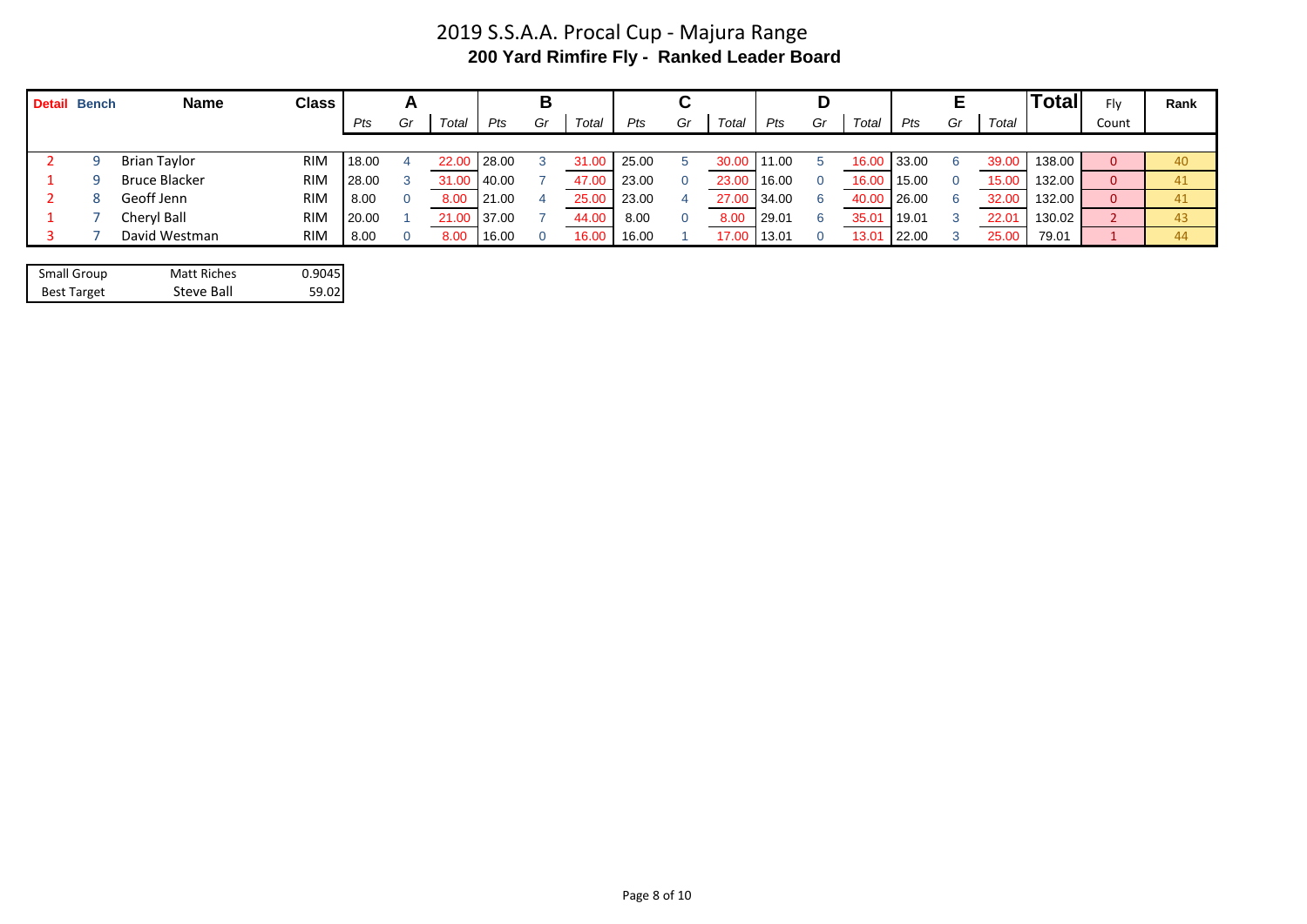# **3 Gun - LG, HG & Rimfire** 2019 S.S.A.A. Procal Cup - Majura Range

| <b>Name</b>            |        | <b>Total</b> |        | Centrefire | <b>Combined</b> |                |
|------------------------|--------|--------------|--------|------------|-----------------|----------------|
|                        | HG     | LG           | Rim    | 2 Gun      | 3 Gun           |                |
|                        |        |              |        |            |                 |                |
| <b>Matt Riches</b>     | 245.01 | 234.03       | 243.03 | 479.04     | 722.07          | 1              |
| Les Fraser             | 185.02 | 242.01       | 258.04 | 427.03     | 685.07          | $\overline{2}$ |
| <b>Ken Perrin</b>      | 216.01 | 253.01       | 206.02 | 469.02     | 675.04          | 3              |
| <b>Grant Groves</b>    | 254.04 | 217.00       | 196.01 | 471.04     | 667.05          | 4              |
| <b>Barry Tucker</b>    | 232.00 | 206.02       | 219.01 | 438.02     | 657.03          | 5              |
| <b>Bob Wright</b>      | 200.01 | 257.03       | 190.01 | 457.04     | 647.05          | 6              |
| <b>Tim Pavey</b>       | 205.00 | 217.01       | 210.02 | 422.01     | 632.03          | $\overline{7}$ |
| <b>John Butts</b>      | 183.02 | 182.00       | 223.04 | 365.02     | 588.06          | 8              |
| <b>Fred Blacker</b>    | 181.00 | 170.00       | 237.05 | 351.00     | 588.05          | 9              |
| <b>John Harris</b>     | 131.00 | 195.02       | 231.00 | 326.02     | 557.02          | 10             |
| <b>Steve Ball</b>      | 134.00 | 199.03       | 221.04 | 333.03     | 554.07          | 11             |
| David Zucconi          | 148.00 | 199.00       | 205.01 | 347.00     | 552.01          | 12             |
| <b>Keith Dowel</b>     | 201.05 | 190.01       | 156.00 | 391.06     | 547.06          | 13             |
| <b>Andy Santa</b>      | 154.00 | 183.04       | 193.04 | 337.04     | 530.08          | 14             |
| Peter Gerholt          | 179.00 | 127.00       | 220.03 | 306.00     | 526.03          | 15             |
| <b>Rob Bernard</b>     | 153.01 | 168.02       | 184.01 | 321.03     | 505.04          | 16             |
| <b>Anthony Hall</b>    | 166.01 | 156.00       | 179.02 | 322.01     | 501.03          | 17             |
| <b>Cheryl Ball</b>     | 139.00 | 172.01       | 130.02 | 311.01     | 441.03          | 18             |
| John McQuire           | 158.01 | 128.00       | 154.01 | 286.01     | 440.02          | 19             |
| <b>Michael Bennett</b> | 116.01 | 131.00       | 180.01 | 247.01     | 427.02          | 20             |
| John Lavaring          | 129.00 | 85.01        | 189.01 | 214.01     | 403.02          | 21             |
| David Westman          | 35.00  | 105.00       | 79.01  | 140.00     | 219.01          | 22             |